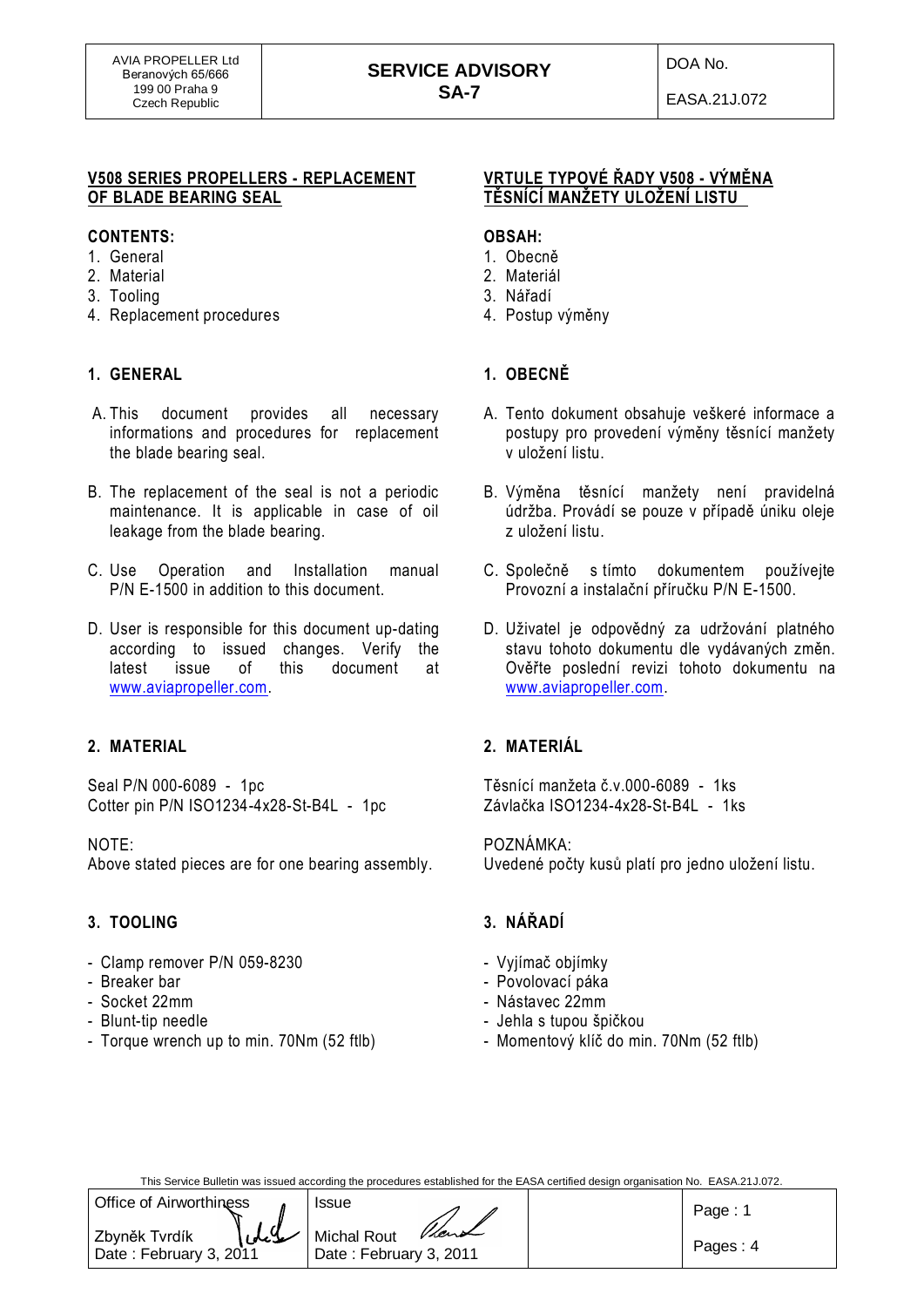## **4. REPLACEMENT PROCEDURES**

NOTE : See figure 1

A. Remove the blade from the bushing per appropriate Operation and installation manual.

NOTE:

Observe the mark on the blade bushing face related to the blade angle before the blade is removed from the bushing. Renew this mark if bad visible or invisible.

### **CAUTION:**

TAKE SPECIAL ATTENTION TO AVOID PUSH THE BUSHING INTO THE HUB DURING FOLLOWING STEPS ! IT MAY LEAD TO SHAKE THE BALLS OUT OF THE BEARING RACES AND NECESSITY OF REPAIR IN THE WORKSHOP !

B. Remove the clamp using a clamp remover (see figure 2).

## **CAUTION:**

Do not expand the clamp more than necessary.

- C. Remove the spacer ring under the clamp.
- D. Remove the seal from the spacing between the hub and the bushing using a blunt-tip needle.

### **CAUTION:**

TAKE SPECIAL CARE TO AVOID DAMAGE OF SURFACE OF THE HUB AND THE BUSHING DURING SEAL REMOVING ! IT CAN LEADS TO PERMANENT OIL LEAKAGE AND NECESSITY OF REPAIR IN THE WORKSHOP !

### **CAUTION:**

DO NOT POSITION THE PROPELLER ON ENGINE WITH THE BUSHING DIRECTED DOWN. IT CAUSES THE OIL FLOWING FROM THE HUB AND SEAL SEATING AREA WILL BE CONTAMINATED !

E. Install dry or very slightly lubricated new seal. Use only fingers to seat the seal into the spacing.

## **4. POSTUP VÝMĚNY**

POZNÁMKA : Sledujte obrázek 1.

A. Demontujte vrtulový list z pouzdra dle příslušné Provozní a instalační příručky.

### POZNÁMKA:

Před vyjmutím listu z pouzdra zkontrolujte rysku na čele pouzdra listu značící polohu listu. Obnovte tuto rysku pokud je špatně viditelná nebo není vidět vůbec.

### **VAROVÁNÍ:**

DEJTE ZVLÁŠTNÍ POZOR, ABY PŘI DALŠÍCH KROCÍCH NEDOŠLO K ZASUNUTÍ POUZDRA DO NÁBOJE ! MŮŽE DOJÍT K VYSYPÁNÍ KULIČEK Z LOŽISKOVÝCH DRAH A NUTNOSTI OPRAVY V SERVISU !

B. Pomocí vyjímače objímky sejměte objímku (viz. obrázek 2).

### **UPOZORNĚNÍ:**

Neroztahujte objímku více než je nezbytné.

- C. Sejměte vymezovací kroužek pod objímkou.
- D. Pomocí jehly s tupou špičkou vyjměte těsnící manžetu z mezery mezi nábojem a pouzdrem.

### **VAROVÁNÍ:**

DBEJTE ZVLÁŠTNÍ OPATRNOSTI, ABY BĚHEM VYJÍMANÍ MANŽETY NEDOŠLO K POŠKOZENÍ POVRCHU NÁBOJE A POUZDRA ! MŮŽE DOJÍT KE STÁLÉMU ÚNIKU OLEJE A NUTNOSTI OPRAVY V SERVISU !

### **VAROVÁNÍ:**

VYVARUJTE SE POLOHY VRTULE INSTALOVANÉ NA MOTORU S POUZDREM SMĚREM DOLŮ. DOJDE TÍM K VYTÉKÁNÍ OLEJE Z VRTULE A ZNEČIŠTĚNÍ PROSTORU PRO MANŽETU !

E. Vložte suchou nebo velmi lehce namazanou novou manžetu. Použijte pouze prsty pro ustavení manžety do mezery.

| This Service Bulletin was issued according the procedures established for the EASA certified design organisation No. EASA.21J.072. |  |
|------------------------------------------------------------------------------------------------------------------------------------|--|
|                                                                                                                                    |  |

| Office of Airworthiness                 | <b>Issue</b>                                   | Page: $2$ |
|-----------------------------------------|------------------------------------------------|-----------|
| Zbyněk Tvrdík<br>Date: February 3, 2011 | Vient<br>Michal Rout<br>Date: February 3, 2011 | Pages: 4  |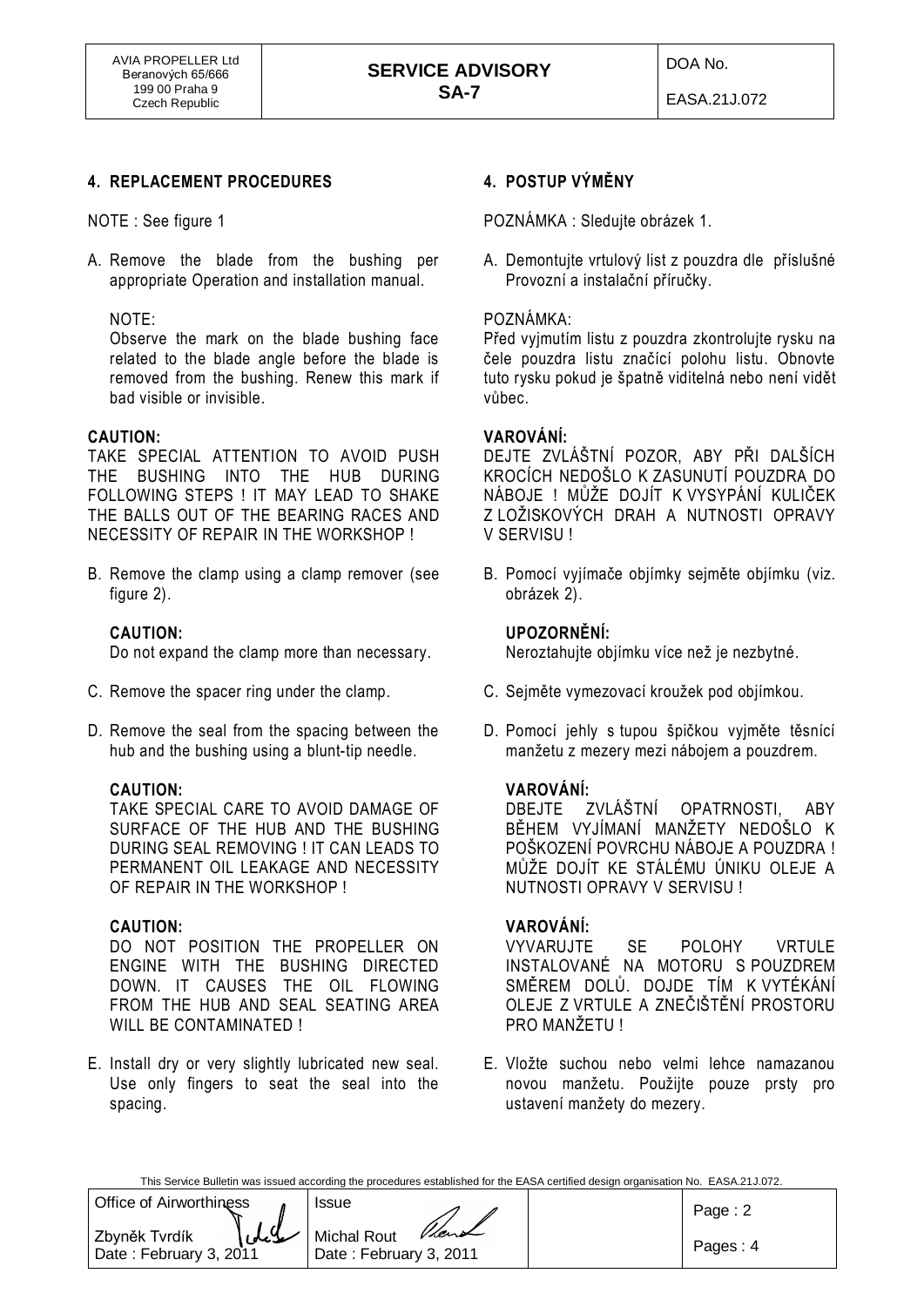DOA No.

EASA.21J.072

## NOTE:

Verify the spacing is free from any dirts prior installation of the seal.

## NOTE:

Visually check the seal for damage prior to be installed.

- F. Put the spacer ring over the bushing.
- G. Install the clamp using a clamp remover. Verify the clamp pin is in the groove of the spacing ring and the position pin installed in the bushing is between the cutting of the clamp.
- H. Install the blade into the bushing per appropriate Operation and installation manual.

## POZNÁMKA:

Před instalací manžety ověřte, že v prostoru pro manžetu nejsou žádné nečistoty.

## POZNÁMKA:

Před instalací vizuálně zkontrolujte manžetu na poškození.

- F. Vložte vymezovací kroužek.
- G. Pomocí vyjímače objímek instalujte objímku. Ověřte, že kolík na objímce je v drážce vymezovacího kroužku a poziční čep v pouzdru listu je mezi rozříznutím objímky.
- H. Instalujte vrtulový list do pouzdra dle příslušné Provozní a instalační příručky.



This Service Bulletin was issued according the procedures established for the EASA certified design organisation No. EASA.21J.072.